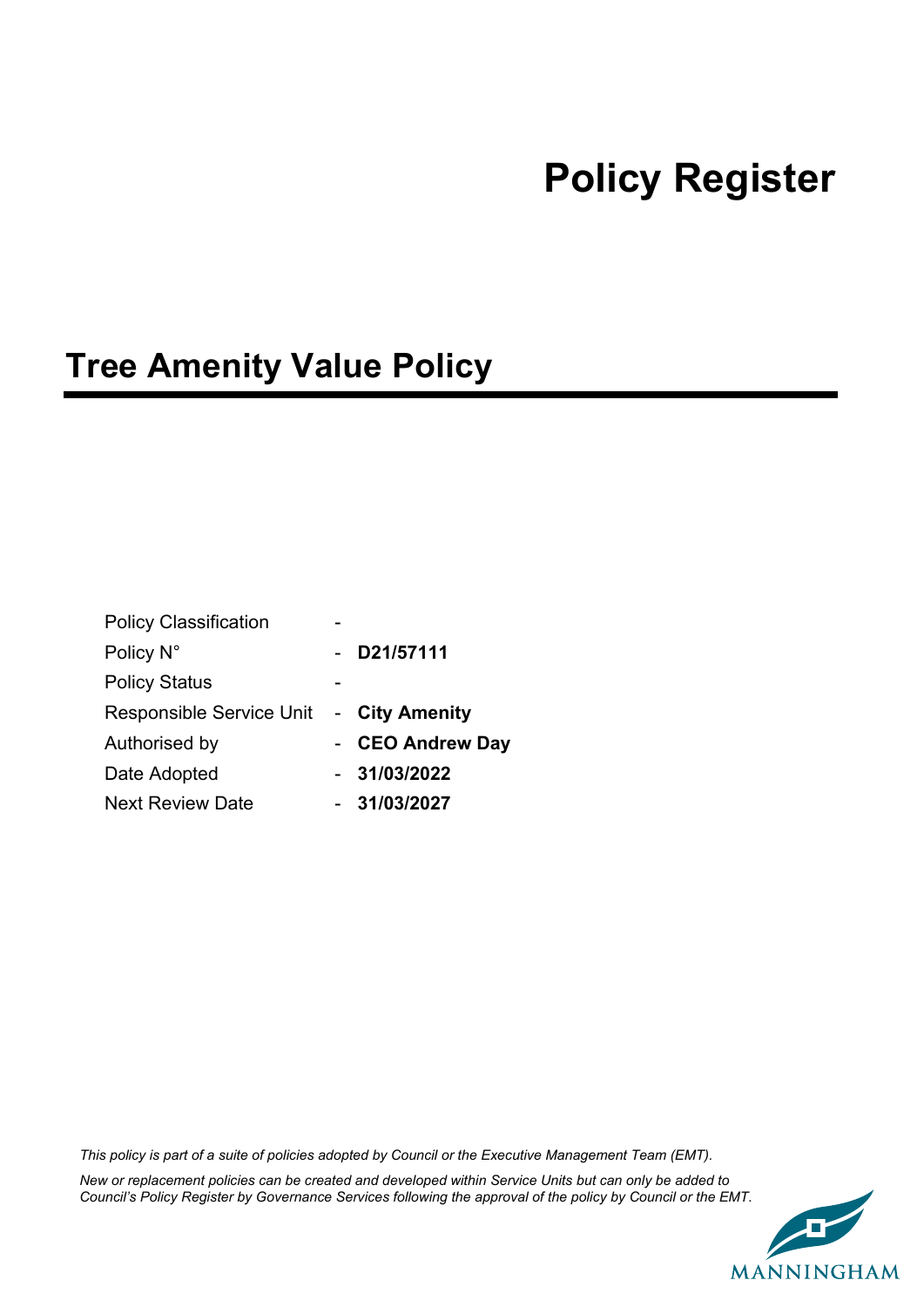

# **Contents**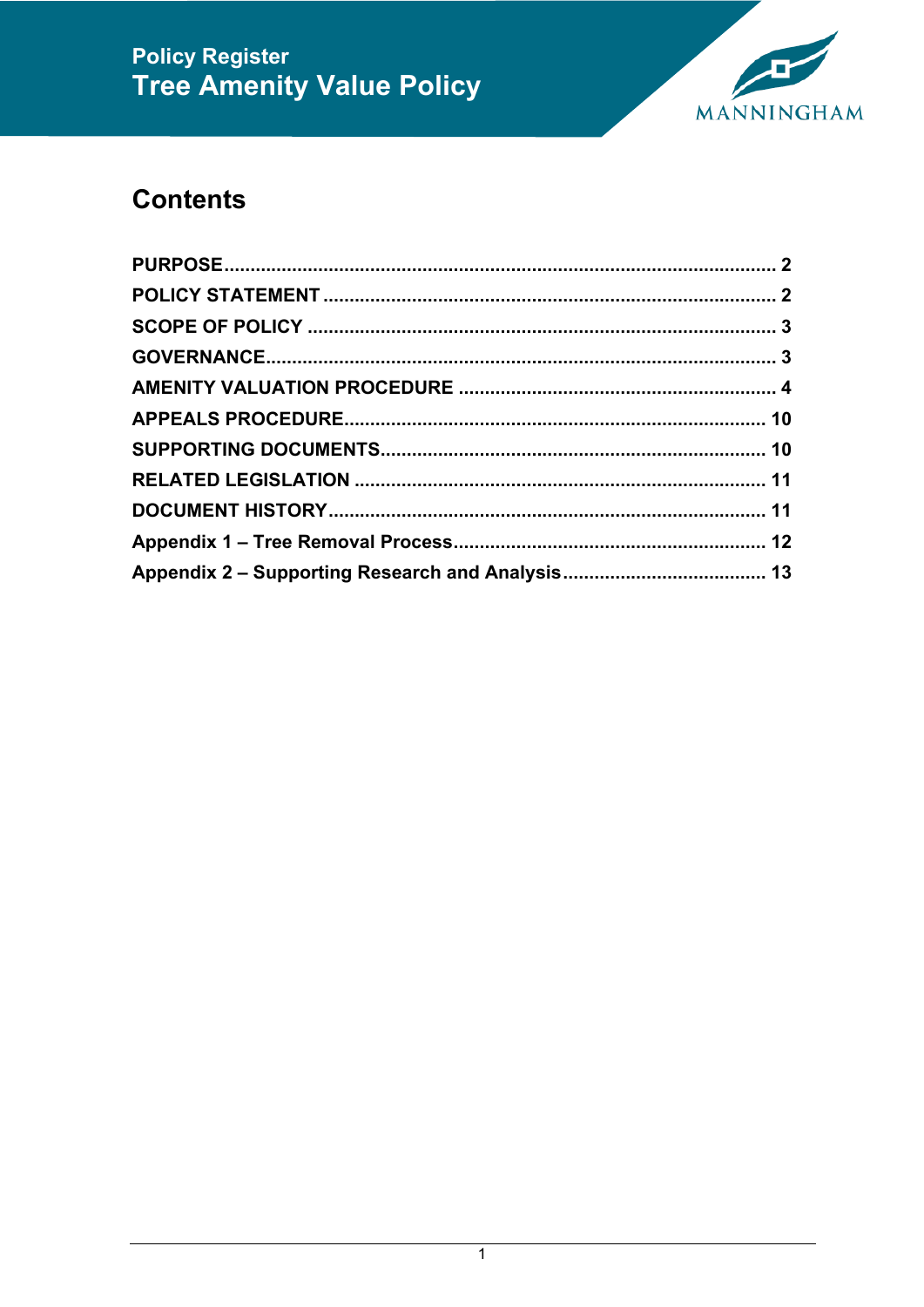

#### <span id="page-2-0"></span>**PURPOSE**

Amenity Value is a mechanism for the recognition of public trees as assets within Manningham and provides monetary value for these assets.

Where public tree removals are approved, it allows for the return of money from the loss of the asset to be used to improve the tree amenity that has been lost.

#### <span id="page-2-1"></span>**POLICY STATEMENT**

Manningham is a municipality of varied urban, rural and natural landscapes. This creates a diverse Urban Forest that provides significant social, economic and environmental benefits.

Manningham recognises that the Urban Forest and individual trees are critical urban infrastructure, playing major roles in Climate Change mitigation critical to community health and wellbeing, ecosystem services and the overall liveability within the municipality.

Many trees within Manningham hold Heritage, Cultural and Environmental significance. These are provided a positive modifier for Species Factor in the Tree Amenity Value Calculation, with such trees further reviewed for suitability of removal.

Where vegetation is considered to be the habitat of threatened invertebrate and vertebrate fauna per the Flora and Fauna Guarantee Act 1988 (FFG Act), removals are prohibited. Council GIS and the following resources are used in determining trees of Heritage, Cultural and/or Environmental significance.

- The Heritage Register <https://heritagecouncil.vic.gov.au/heritage-protection/register/>
- The National Trust Register <https://trusttrees.org.au/>
- Victorian Aboriginal Heritage Council <https://www.aboriginalheritagecouncil.vic.gov.au/>
- Flora and Fauna Guarantee Act Threatened List <https://www.environment.vic.gov.au/conserving-threatened-species/threatened-list>
- Threatened Species Advisory Lists https://www.environment.vic.gov.au/conserving-threatened-species/threatenedspecies-advisory-lists

The retention and protection of Council managed trees is given high priority in all aspects of Councils activities and these are protected from illegal removal, damage, destruction or interference by Manningham's Community Local Law and/or Statutory Enforcement.

All public tree removal requests are reviewed by Council arborists from the City Amenity Department for their suitability of removal in accordance with Council's Tree Management Plan.

Where tree removal/s are approved, Amenity Value is applicable in addition to any other costs required for removal and replacement.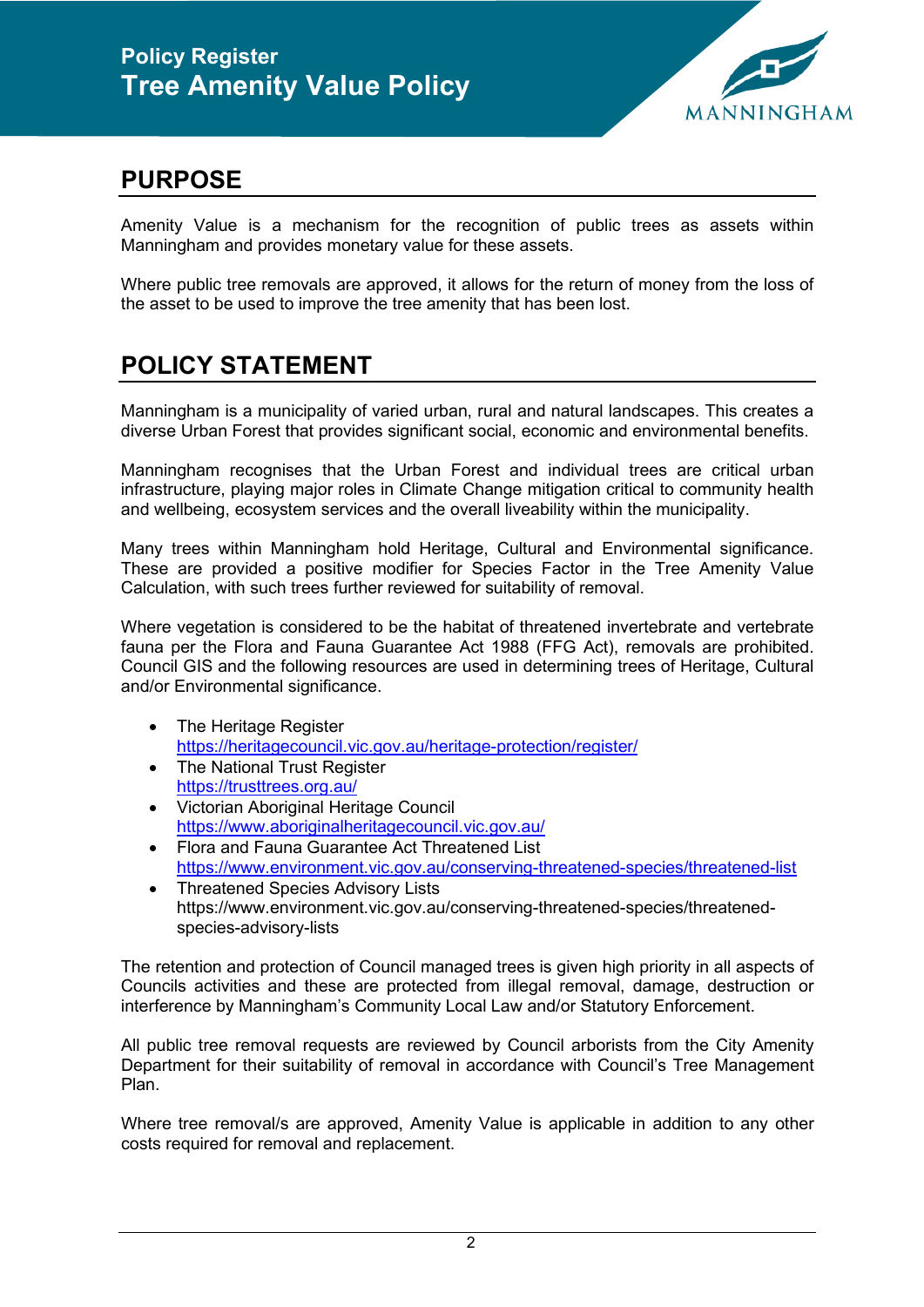

#### <span id="page-3-0"></span>**SCOPE OF POLICY**

This policy applies to all trees in the municipality that are either owned or managed by Manningham Council and referred to as public trees, including trees which have any part of its trunk originating from Council managed land.

This policy is applicable to all developers, builders, service providers, residents, civil contractors, event organisers, Council Departments, State Government Departments or Federal Government Departments undertaking activities in proximity to public trees.

| <b>Position</b>                  | <b>Responsibility</b>                        |
|----------------------------------|----------------------------------------------|
| <b>Director City Services</b>    | <b>Independent Review</b>                    |
| <b>Manager City Amenity</b>      | Owner                                        |
| <b>Coordinator Parks</b>         | Implementation and operational<br>management |
| Senior Strategic Arborist        | Strategic review                             |
| <b>Team Leader Arboriculture</b> | Implementation and operational<br>management |

#### <span id="page-3-1"></span>**GOVERNANCE**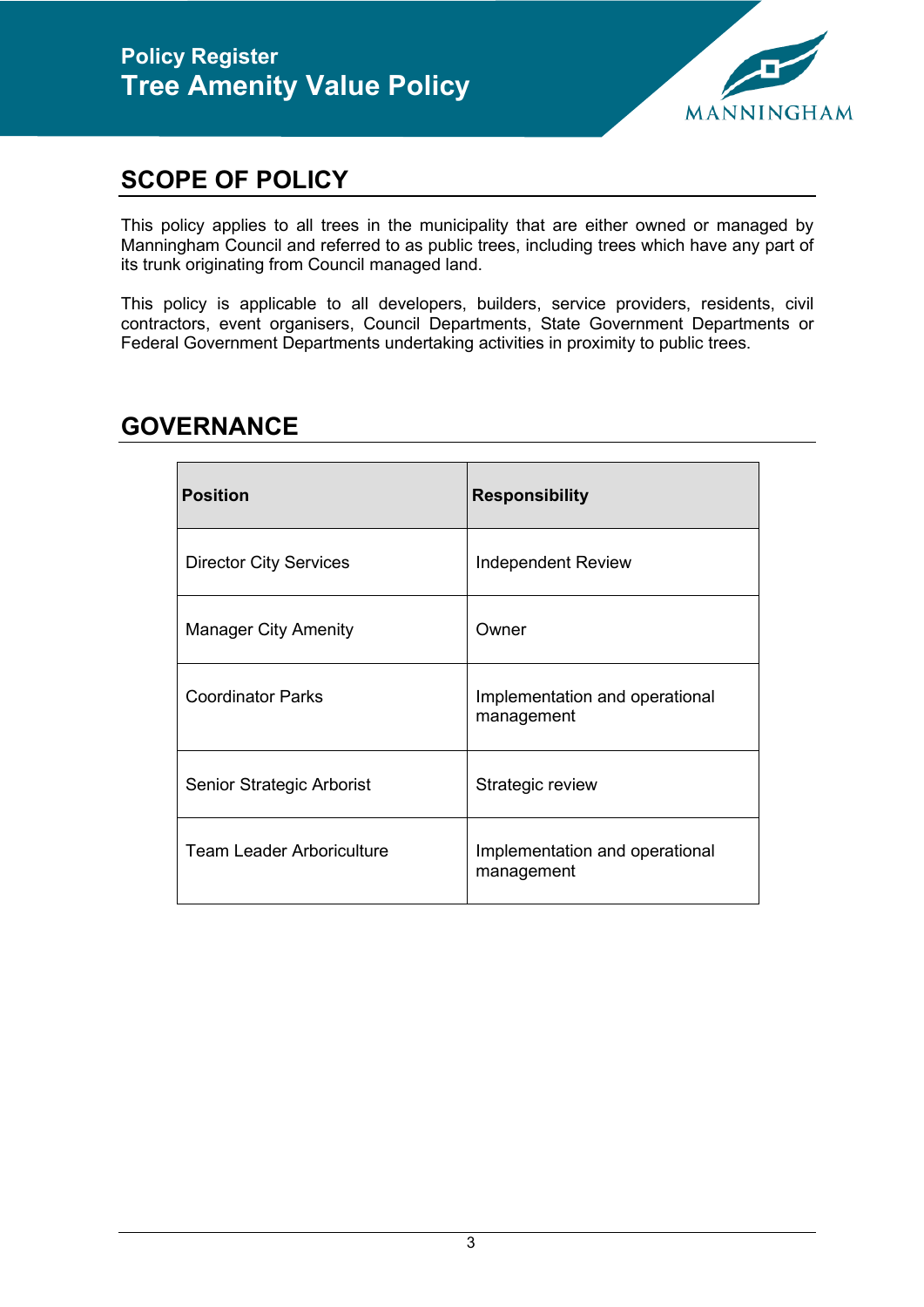

### <span id="page-4-0"></span>**AMENITY VALUATION PROCEDURE**

Where a public tree is approved for removal by Council's Parks Department for the purpose of development, construction or other works, the associated cost of the tree, its removal and replacement are to be paid by the property owner or representative prior to its removal.

Where a tree has been illegally removed, poisoned or significantly damaged, this valuation will be retrospectively applied and costs sought from the offending party.

The costs associated with removal of a public tree in Manningham City Council include:

| A - Amenity Value              | Calculated in accordance with the City's adopted<br>Amenity Value Formula.              |
|--------------------------------|-----------------------------------------------------------------------------------------|
| <b>B</b> – Removal Costs       | The sum of the fees incurred by the City for<br>physically removing the tree.           |
| <b>C</b> – Reinstatement Costs | The cost of all works required to replace the loss<br>of vegetation from the landscape. |

#### **A - Amenity Value**

The following formula has been prepared to assist with calculating the monetary amenity value of a public tree in Manningham City Council. This formula is based on the City of Melbourne's Amenity Value Formula developed in 1990 by Dr. Peter Yau and has been modified for application in Manningham City Council.

#### **Amenity Value = Base Value (\$) x Species (S) x Aesthetics (A) x Locality (L) x Condition (C)**

Read through the following formula definitions to calculate the tree amenity value.

#### **Base Value (\$)**

The basic monetary value of a tree was taken from the internationally accepted table of values devised by the American Council of Tree and Landscape Appraisers and the International Society of Arboriculture, which in the base year 1988 was \$US27 per square inch trunk basal area. This has been converted to Australian dollars to a value corresponding to centimetres in trunk diameter at breast height (DBH). Basic values were updated in January 2017 to reflect the current CTLA value of \$13 per square centimetre. Young trees with a trunk diameter of 6 centimetres or less do not attract an amenity value charge.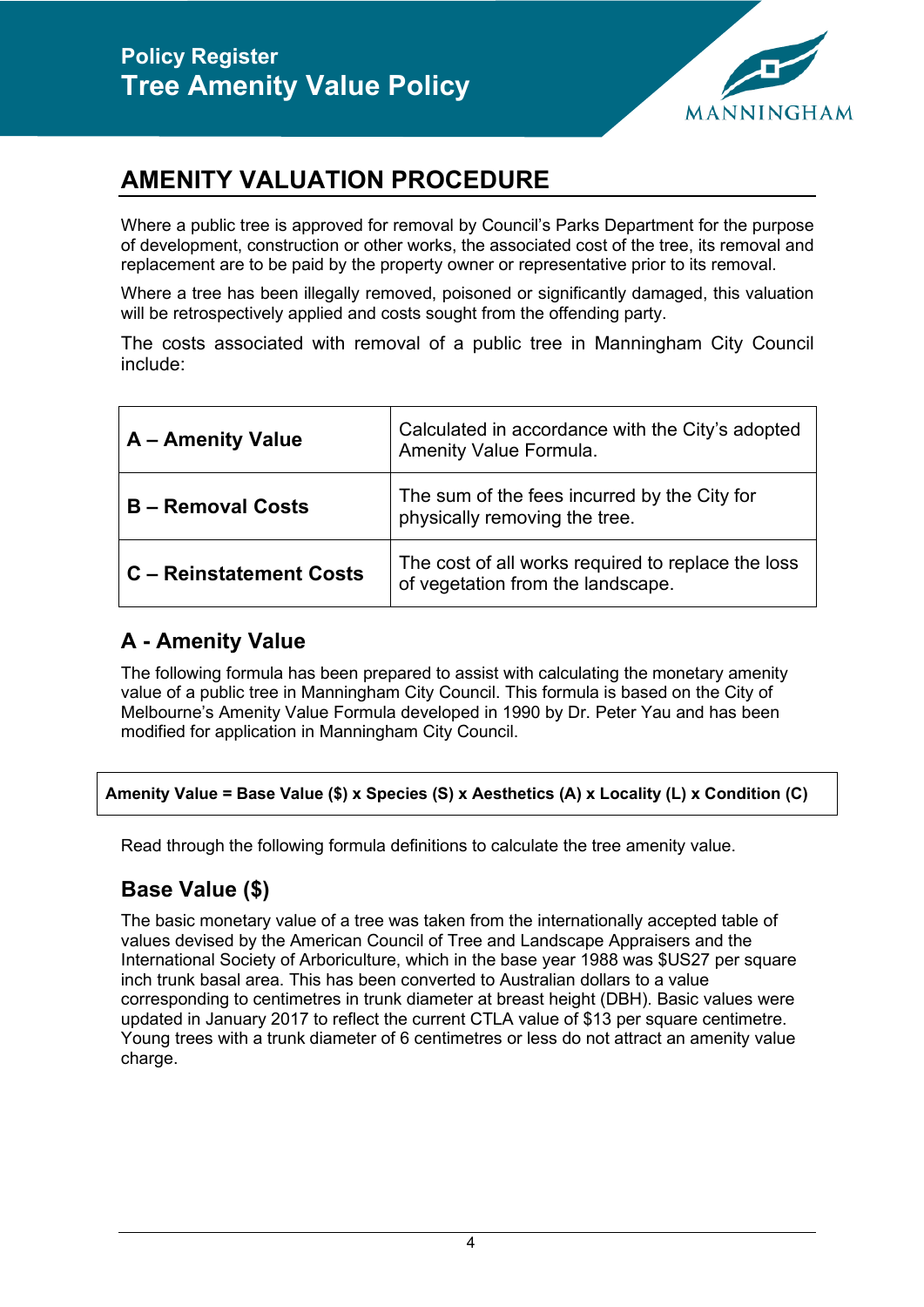

#### *Base Values*

| DBH<br>cm | <b>Base Value</b> | DBH<br>cm. | <b>Base Value</b> | DBH<br>cm | <b>Base Value</b> | DBH<br>cm | <b>Base Value</b> |
|-----------|-------------------|------------|-------------------|-----------|-------------------|-----------|-------------------|
| -6        | \$-               | 42         | \$19,926.85       | 79        | \$70,500.85       | 116       | \$152,004.40      |
| 6         | \$406.67          | 43         | \$20,887.05       | 80        | \$72,296.98       | 117       | \$154,636.46      |
| 7         | \$553.53          | 44         | \$21,869.83       | 81        | \$74,115.70       | 118       | \$157,291.11      |
| 8         | \$722.97          | 45         | \$22,875.22       | 82        | \$75,957.01       | 119       | \$159,968.35      |
| 9         | \$915.00          | 46         | \$23,903.19       | 83        | \$77,820.91       | 120       | \$162,668.20      |
| 10        | \$1,129.64        | 47         | \$24,953.75       | 84        | \$79,707.41       | 121       | \$165,390.63      |
| 11        | \$1,366.86        | 48         | \$26,026.92       | 85        | \$81,616.51       | 122       | \$168,135.66      |
| 12        | \$1,626.69        | 49         | \$27,122.66       | 86        | \$83,548.19       | 123       | \$170,903.27      |
| 13        | \$1,909.09        | 50         | \$28,241.01       | 87        | \$85,502.47       | 124       | \$173,693.49      |
| 14        | \$2,214.09        | 51         | \$29,381.95       | 88        | \$87,479.34       | 125       | \$176,506.29      |
| 15        | \$2,541.69        | 52         | \$30,545.48       | 89        | \$89,478.81       | 126       | \$179,341.69      |
| 16        | \$2.891.88        | 53         | \$31,731.59       | 90        | \$91,500.87       | 127       | \$182,199.68      |
| 17        | \$3,264.66        | 54         | \$32,940.31       | 91        | \$93,545.51       | 128       | \$185,080.27      |
| 18        | \$3.660.04        | 55         | \$34,171.62       | 92        | \$95,612.75       | 129       | \$187,983.44      |
| 19        | \$4,078.00        | 56         | \$35,425.52       | 93        | \$97,702.58       | 130       | \$190,909.21      |
| 20        | \$4,518.56        | 57         | \$36,702.01       | 94        | \$99,815.02       | 131       | \$193,857.56      |
| 21        | \$4,981.72        | 58         | \$38.001.10       | 95        | \$101.950.04      | 132       | \$196,828.52      |
| 22        | \$5,467.46        | 59         | \$39,322.77       | 96        | \$104,107.64      | 133       | \$199,822.07      |
| 23        | \$5,975.79        | 60         | \$40,667.05       | 97        | \$106,287.86      | 134       | \$202,838.20      |
| 24        | \$6,506.73        | 61         | \$42,033.92       | 98        | \$108,490.65      | 135       | \$205,876.94      |
| 25        | \$7,060.25        | 62         | \$43,423.38       | 99        | \$110,716.05      | 136       | \$208,938.27      |
| 26        | \$7,636.37        | 63         | \$44,835.42       | 100       | \$112,964.03      | 137       | \$212,022.19      |
| 27        | \$8,235.08        | 64         | \$46,270.06       | 101       | \$115,234.61      | 138       | \$215,128.69      |
| 28        | \$8.856.38        | 65         | \$47.727.30       | 102       | \$117,527.77      | 139       | \$218,257.79      |
| 29        | \$9,500.28        | 66         | \$49,207.13       | 103       | \$119,843.54      | 140       | \$221,409.49      |
| 30        | \$10,166.76       | 67         | \$50,709.55       | 104       | \$122.181.89      | 141       | \$224,583.78      |
| 31        | \$10,855.84       | 68         | \$52,234.56       | 105       | \$124,542.84      | 142       | \$227,780.66      |
| 32        | \$11,567.52       | 69         | \$53,782.18       | 106       | \$126,926.38      | 143       | \$231,000.14      |
| 33        | \$12,301.78       | 70         | \$55,352.37       | 107       | \$129,332.52      | 144       | \$234,242.20      |
| 34        | \$13,058.64       | 71         | \$56,945.17       | 108       | \$131,761.24      | 145       | \$237,506.86      |
| 35        | \$13,838.10       | 72         | \$58,560.55       | 109       | \$134,212.56      | 146       | \$240,794.12      |
| 36        | \$14,640.14       | 73         | \$60,198.53       | 110       | \$136,686.47      | 147       | \$244,103.97      |
| 37        | \$15,464.77       | 74         | \$61,859.10       | 111       | \$139,182.98      | 148       | \$247,436.41      |
| 38        | \$16,312.00       | 75         | \$63,542.26       | 112       | \$141,702.08      | 149       | \$250,791.44      |
| 39        | \$17,181.83       | 76         | \$65,248.03       | 113       | \$144,243.77      | 150       | \$254,169.06      |
| 40        | \$18,074.24       | 77         | \$66,976.37       | 114       | \$146,808.05      | >150      | TBD               |
| 41        | \$18,989.26       | 78         | \$68,727.31       | 115       | \$149,394.93      |           |                   |

Based on CTLAv9  $$AUD13/cm<sup>2</sup>$ ; with Manningham annual fees and charges increases applied.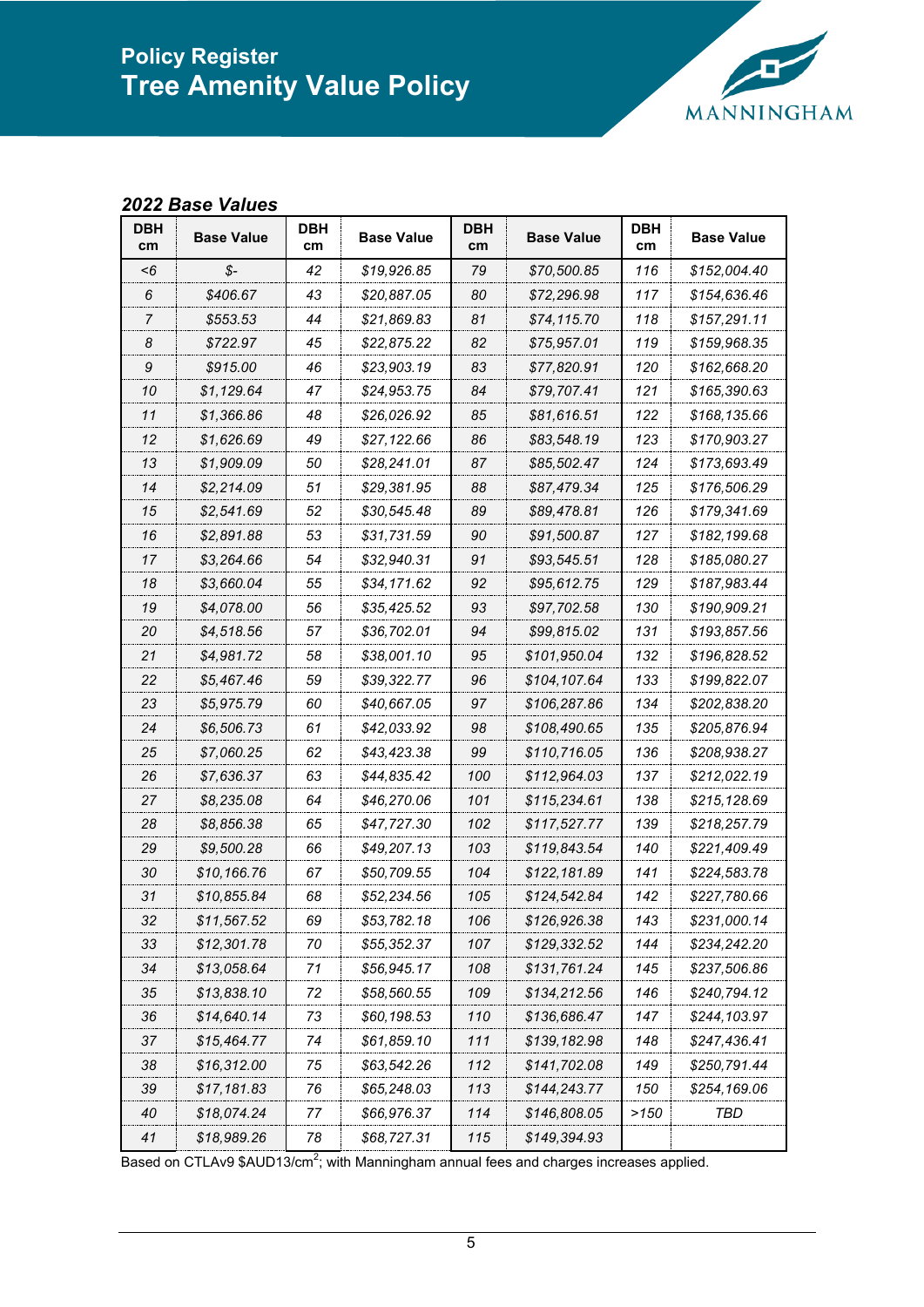

#### **Species Factor (S)**

A tree is assessed according to its known natural life span and its rate of growth in a particular environment. For example, a long-lived tree will be scored higher than a shortlived tree. Significant features of the tree will also modify how the tree is scored. Judgment regarding species factor must consider how that species performs in Manningham City Council and must be made by a qualified Arborist (AQF level 5 minimum).

| <b>Group</b>                | <b>Characteristics</b>                                                                                                | <b>Example Species*</b>                                                                                          | <b>Score</b> |
|-----------------------------|-----------------------------------------------------------------------------------------------------------------------|------------------------------------------------------------------------------------------------------------------|--------------|
| 1                           | trees of short life span (less than 50<br>years)                                                                      | Prunus, Acacia, Callistemon                                                                                      | 0.5          |
|                             | fast growth rate<br>$\bullet$                                                                                         |                                                                                                                  |              |
| $\overline{2}$              | trees of short life span (less than 50<br>$\bullet$<br>years)                                                         | Malus, Pyrus                                                                                                     | 0.6          |
|                             | slow growth rate<br>$\bullet$                                                                                         |                                                                                                                  |              |
| 3                           | trees of medium life span (50 - 150<br>$\bullet$<br>years)                                                            | Populus, Liquidambar,<br>Fraxinus, Corymbia,                                                                     | 0.7          |
|                             | fast growth rate<br>$\bullet$                                                                                         | Angophora, Grevillea,<br>Melaleuca, Casaurina, Hakea,<br>Syzygium                                                |              |
| 4                           | trees of medium life span (50 - 150<br>$\bullet$<br>years)                                                            | Brachychiton, Jacaranda,<br>Zelkova, Shinus, Phoenix,                                                            | 0.8          |
|                             | slow growth rate<br>$\bullet$                                                                                         | Melia, Lophostemon, Agonis.                                                                                      |              |
| 5                           | trees of long life span (more than 150<br>$\bullet$<br>years)                                                         | Cupressus, Platanus, Ficus,<br>Pinus, Celtis, Eucalyptus.                                                        | 0.9          |
|                             | fast growth rate<br>$\bullet$                                                                                         |                                                                                                                  |              |
| 6                           | trees of long life span (more than 150<br>$\bullet$<br>years)                                                         | Ulmus, Quercus, Sequoia,<br>Ginko, Araucaria, Agathis                                                            | 1.0          |
|                             | slow growth rate<br>$\bullet$                                                                                         |                                                                                                                  |              |
| Negative<br><b>Modifier</b> | Noxious or environmental weeds in<br>$\bullet$<br>the Manningham area                                                 | Pittosporum undulatum, Salix<br>spp., Acacia baileyana,<br>Ailanthus spp., Ligustrum spp.,<br>Cratageus monogyna | 0.0          |
| Positive<br>Modifier        | an indigenous species<br>$\bullet$                                                                                    |                                                                                                                  | 1.1          |
|                             | tree greater than 1m diameter at breast height (DBH)<br>$\bullet$                                                     |                                                                                                                  |              |
|                             | listed as a 'significant tree' on the National Trust register or<br>$\bullet$<br>Manningham Significant tree register |                                                                                                                  |              |
|                             | a hollow bearing tree<br>$\bullet$                                                                                    |                                                                                                                  |              |
|                             | a rare species in the locality<br>$\bullet$                                                                           |                                                                                                                  |              |
|                             | a special cultivated variety<br>$\bullet$                                                                             |                                                                                                                  |              |
|                             | has special historical, cultural or other significance<br>$\bullet$                                                   |                                                                                                                  |              |
|                             |                                                                                                                       | <b>Species Factor (S)</b>                                                                                        |              |

\*Trees named are supplied only as examples in Manningham conditions.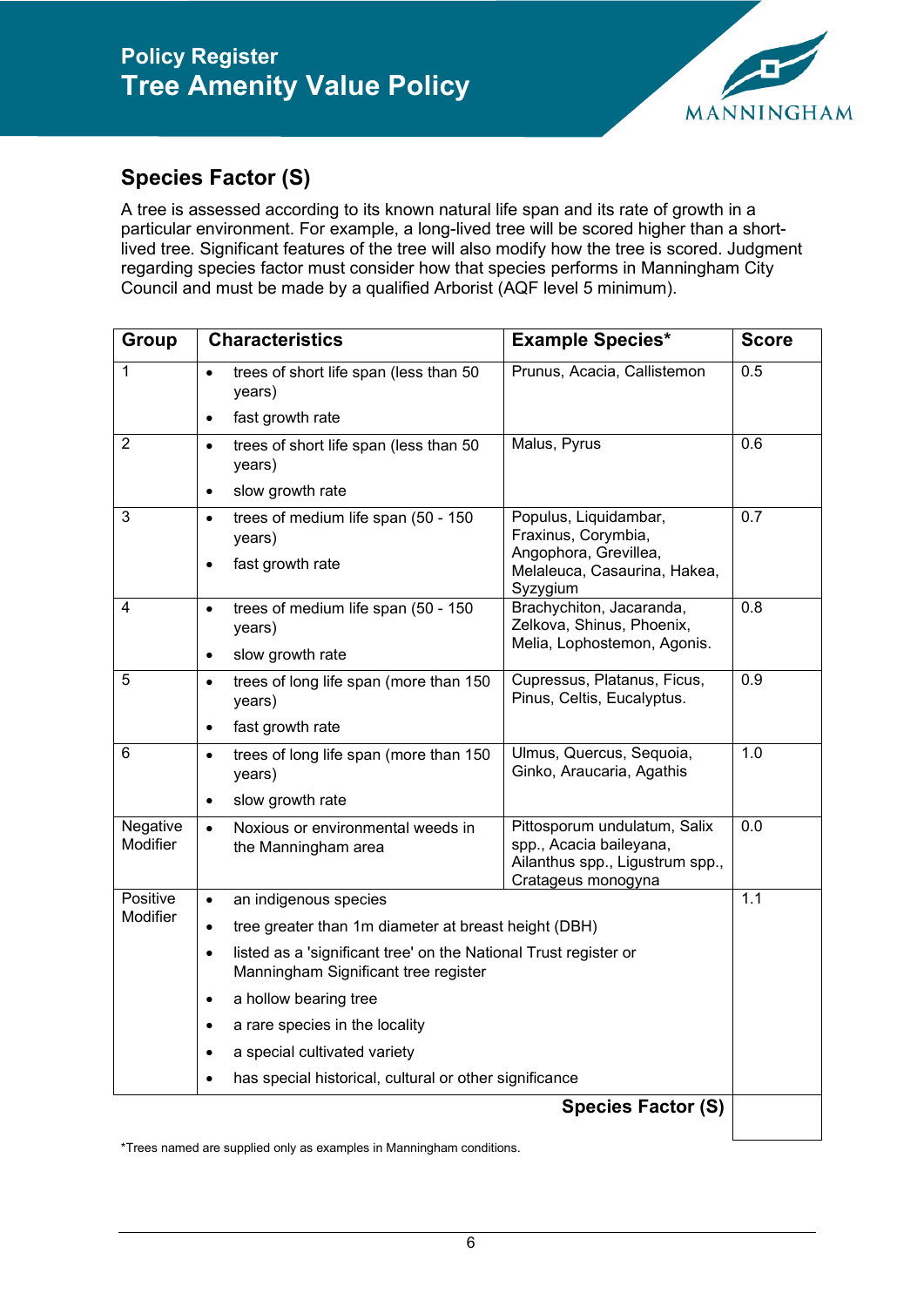

#### **Aesthetics (A)**

The aesthetic value of a tree is determined by the impact on the landscape if the tree were to be removed. This category is closely tied to the locality factor (L).

| <b>Aesthetic Factor</b>                                                                    | <b>Score</b> |
|--------------------------------------------------------------------------------------------|--------------|
| Contributes little to the landscape                                                        | 0.5          |
| One of a group of close plantings                                                          | 0.6          |
| Multiple trees from a group of close plantings (majority of group/hedgerow remains intact) | 0.7          |
| Wide plantings                                                                             | 0.7          |
| Street or pathway plantings; irregular spacing between trees; regular spacing one side     | 0.8          |
| Street or pathway plantings; regular spacing both sides                                    | 0.9          |
| Solitary or feature specimen tree/s (e.g. large specimen tree in reserve, avenue of trees, | 1.0          |
| hedgerow etc.)                                                                             |              |
| <b>Aesthetics (A)</b>                                                                      |              |

#### **Locality (L)**

The locality factor is determined by the tree's geographical situation. Trees in within a highly urbanised environment score highest because of the stressful growing environment in which the tree must survive. As the location becomes more rural, the significance of the tree diminishes.

| <b>Locality Factor</b>                                                                                 | <b>Score</b> |
|--------------------------------------------------------------------------------------------------------|--------------|
| In undeveloped bushland or open forest with no nearby infrastructure (e.g. roads,<br>utilities etc.)   | 0.5          |
| In bushland reserve or public open space within urban centre or township                               | 1.0          |
| Residential or commercial street in urban centre, suburb or township                                   | 1.5          |
| Part of an avenue planting in urban area, suburb or township                                           | 1.75         |
| In neighbourhood park or garden                                                                        | 2.0          |
| Part of a key boulevard or town entrance planting; park or garden in city or town<br>centre            | 2.25         |
| Primary location within city or town centre, main street, mall, or civic space or<br>street within CBD | 2.5          |
| Locality (L)                                                                                           |              |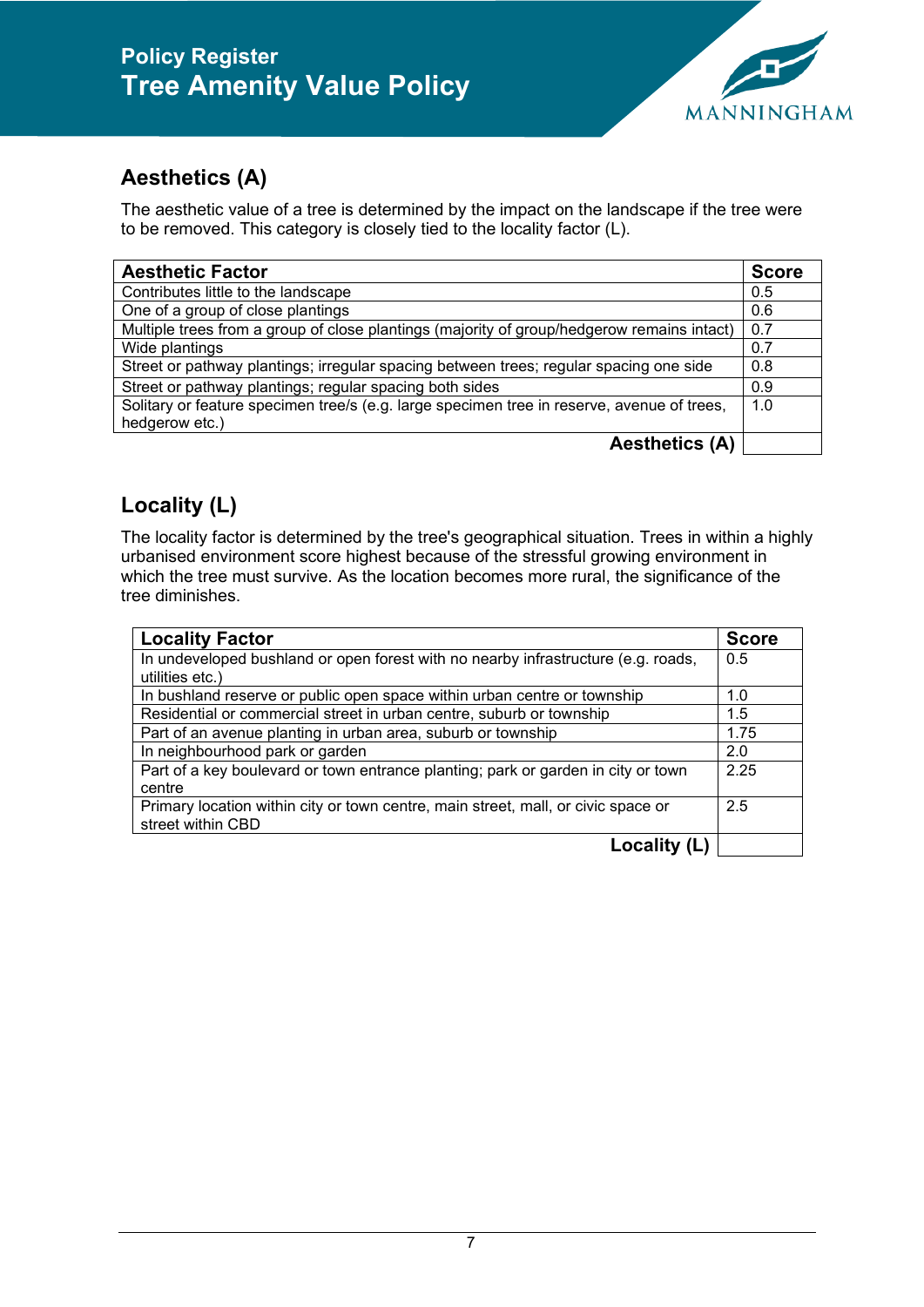

#### **Tree Condition (C)**

The tree condition value is determined by the corresponding total score of the assessment criteria. Where trees have been damaged this assessment should be retrospective of undamaged state.

| Assessment<br>Criteria    | <b>Criteria Condition</b>          | <b>Score</b> |
|---------------------------|------------------------------------|--------------|
| Trunk                     | solid and sound                    | 5            |
|                           | sections of bark damaged/missing   | 3            |
|                           | extensive decay, hollow trunk      | 1            |
| Growth                    | >15cm twig elongation this season  | 3            |
|                           | 5-15cm twig elongation             | 2            |
|                           | <5cm twig elongation               | 1            |
| Structure                 | healthy, stable and sound          | 5            |
|                           | some deadwood and dead limbs       | 3            |
|                           | extensive dieback and deadwood     | 1            |
| Pests and Diseases        | no pest/disease infestation        | 3            |
|                           | minor symptoms of infestation      | 2            |
|                           | advanced symptoms of infestation   | 1            |
| <b>Canopy Development</b> | full balance canopy                | 5            |
|                           | full but unbalanced, lop-sided     | 3            |
|                           | unbalanced and lacking full canopy | 1            |
| Life Expectancy           | >50 years                          | 5            |
|                           | $10-50$ years                      | 3            |
|                           | <10 years                          |              |

#### **Total Condition Score**

| <b>Total Score</b> | <b>Tree Condition</b>       | <b>Factor</b> |
|--------------------|-----------------------------|---------------|
| $6-9$              | Very Poor                   | 0.2           |
| $10 - 13$          | Poor                        | 0.4           |
| $14 - 18$          | Fair                        | 0.6           |
| 19-22              | Good                        | 0.8           |
| 23-26              | Excellent                   | 1.0           |
|                    | <b>Condition Factor (C)</b> |               |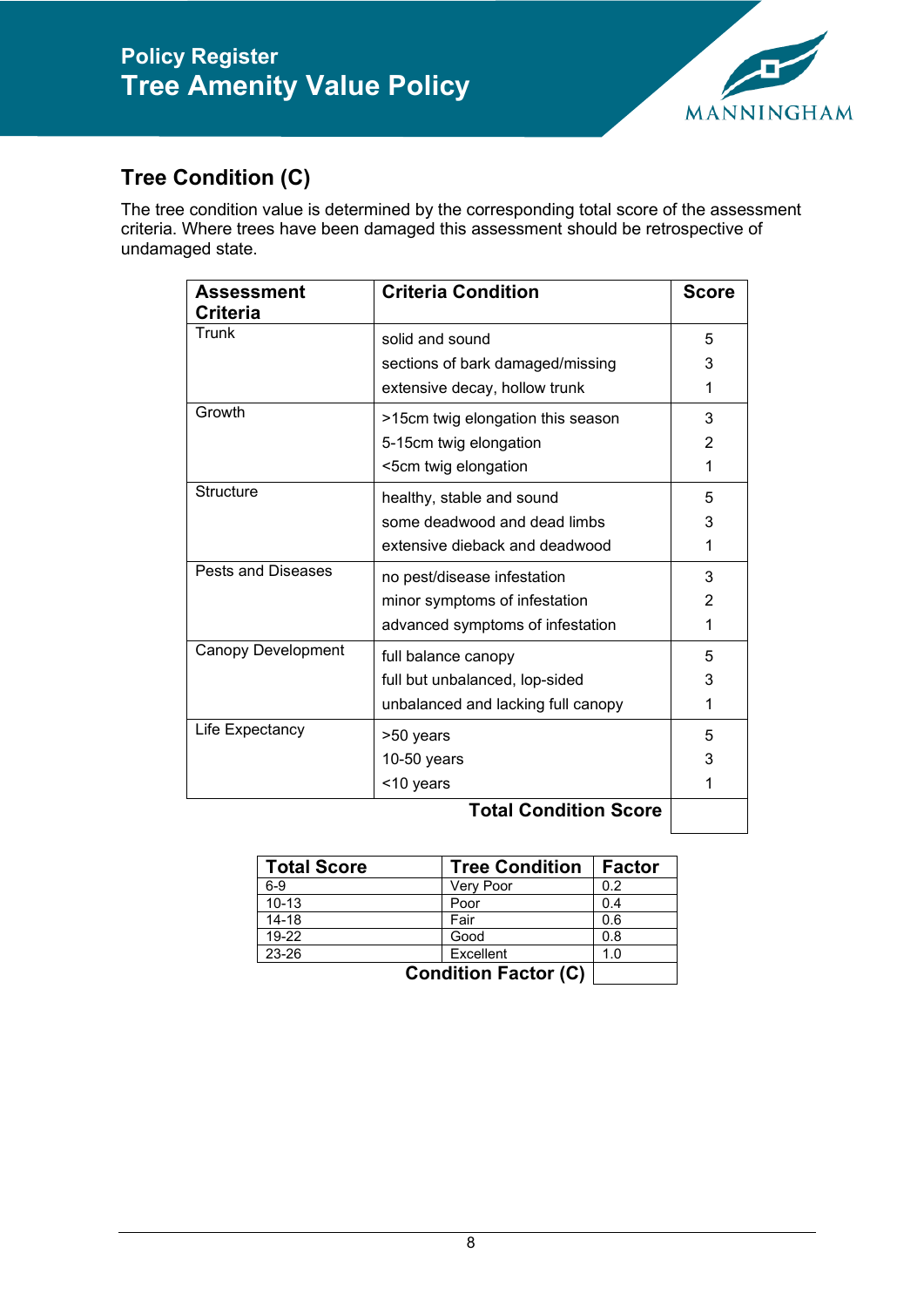

#### **B - Removal Costs**

Costs will be based on the current costs of tree removal. It includes the physical removal of the tree and the stump and administration costs.

#### **C – Reinstatement Costs**

As of 2019, tree purchase, planting, staking, Greenwell installation, mulching, irrigation, formative pruning and ongoing management for 2 years during tree establishment has a value of \$480 per new tree.

The level of reinstatement required will be determined by Council and will take into consideration the location, significance, biodiversity provision and the amenity of the tree removed. As a general; lost canopy replacement trees are purchased by Council in 30-40cm pots with a canopy width of approximately 2m as part of our tree planting program. The width of the canopy at the widest part of the tree that has been or will be removed will be planted with a corresponding number of new trees.

For example a tree with a canopy width of 10m that has been or will be removed will require 5 new tree plantings. All effort will be made by Council to replant trees in the vicinity of the area where the tree has been removed from, however all new plantings will be organised so that mature canopy dimensions can be achieved for each tree planting and in accordance with Council's Streetscape Character Study. This is usually a spacing of 8-12m per replacement tree.

Where there is an occasion where replacement trees cannot all be planted in the vicinity of the area the tree has been or will be removed from, replacement trees will be planted at the discretion of Councils Parks department.

Where there has been a permanent loss of replacement planting location from the property frontage the tree has been removed from or intended to be removed from an engineered option may be required. This can include cut-out of roads and use of structural soils and other elements for Water Sensitive Urban Design (WSUD) installation. WSUD installation attracts a cost of \$10,000 per tree planted.

In addition to reinstatement costs, four (4) footpath panels adjacent the proposed tree location will be removed and reinstalled with TripStop X-profile to council specification. This can be arranged by Council or organised by the applicant.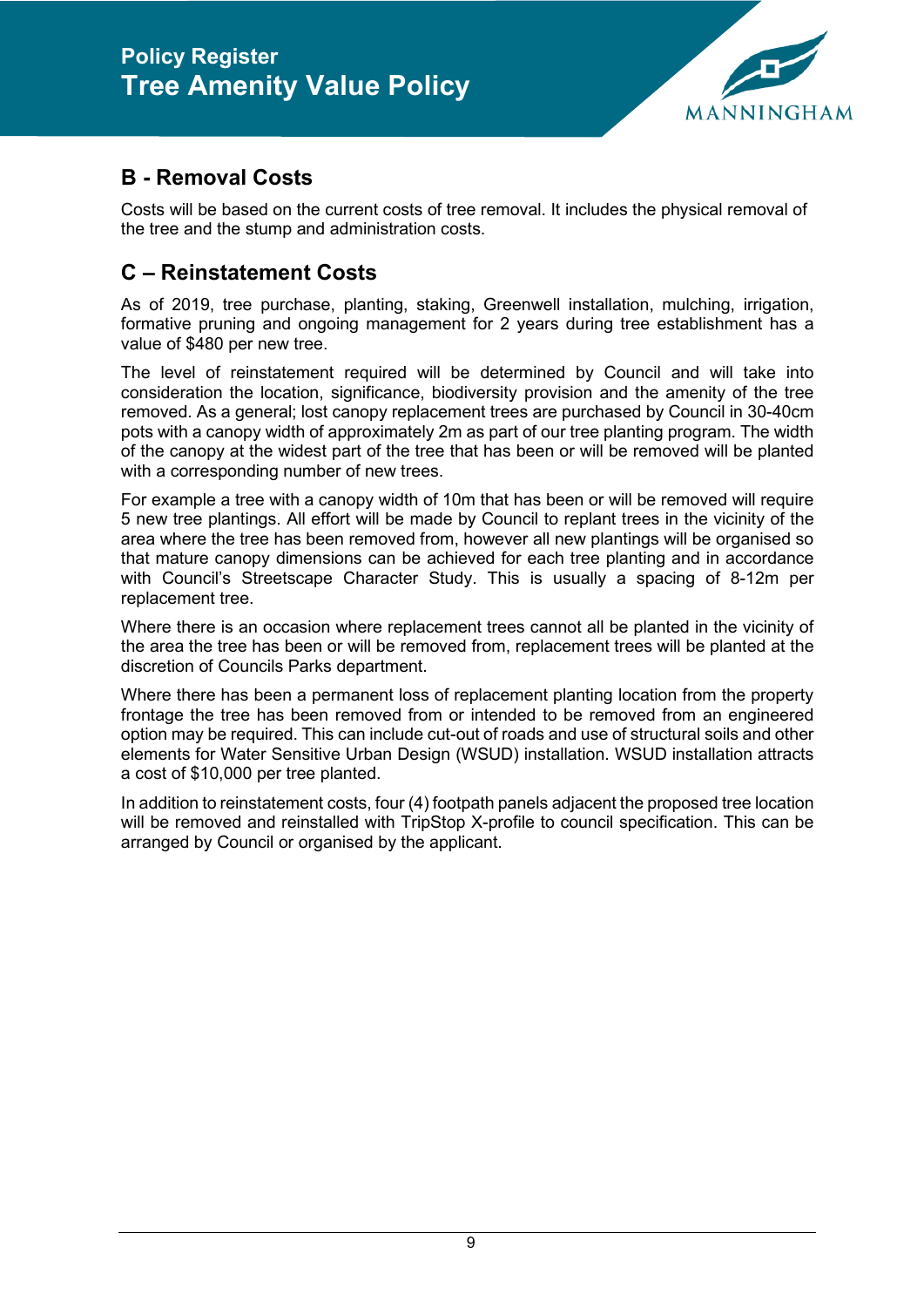

#### **Total Costs**

| A. Amenity Value*             |  |
|-------------------------------|--|
| <b>B. Removal Costs</b>       |  |
| <b>C. Reinstatement Costs</b> |  |
|                               |  |

**Total Costs (A+B+C) =**

<span id="page-10-0"></span>**Amenity Value\* = Basic Value (\$) x Species (S) x Aesthetics (A) x Locality (L) x Condition (C)**

#### **APPEALS PROCEDURE**

In the event that an applicant is not satisfied with the decision in relation to the amenity value assigned for the removal of a tree, the matter can be considered via an internal appeal process. Where the relevant Director will review all matters related to the decision. If the decision is upheld, the applicant to be advised of their rights to an external review process by the Victorian Ombudsman.

Any person involved in the assessment, authorisation or management action of a tree amenity decision must advise their Director (or CEO, if a Director or staff member reporting to the CEO) of any existing or known potential conflict of interest which may arise from the investigation and subsequent action of remediating tree amenity issue, and withdraw from the process.

In this context, a conflict of interest would be defined as any situation where the person involved will personally receive as a result of the tree amenity action, a benefit or will be in a better position than they were previously.

This is referred to in the Local Government Act 2020 under conflict definitions.

# <span id="page-10-1"></span>**SUPPORTING DOCUMENTS**

Bushland Management Strategy (2012) – *under review* Tree Planting Policy - Council Policy POL/175 Street Trees Policy - Council Policy POL/177 Liveable City Strategy – *under development* Policy Manual City Developments CD14 Roads CD 14.9 Nature Strips Streetscape Character Study (2009) Manningham Tree Management Plan (2017) – *under review* Tree Retention and Removal Policy – *under development* Tree Amenity Value Procedure Tree Retention and Removal Procedure – *under development*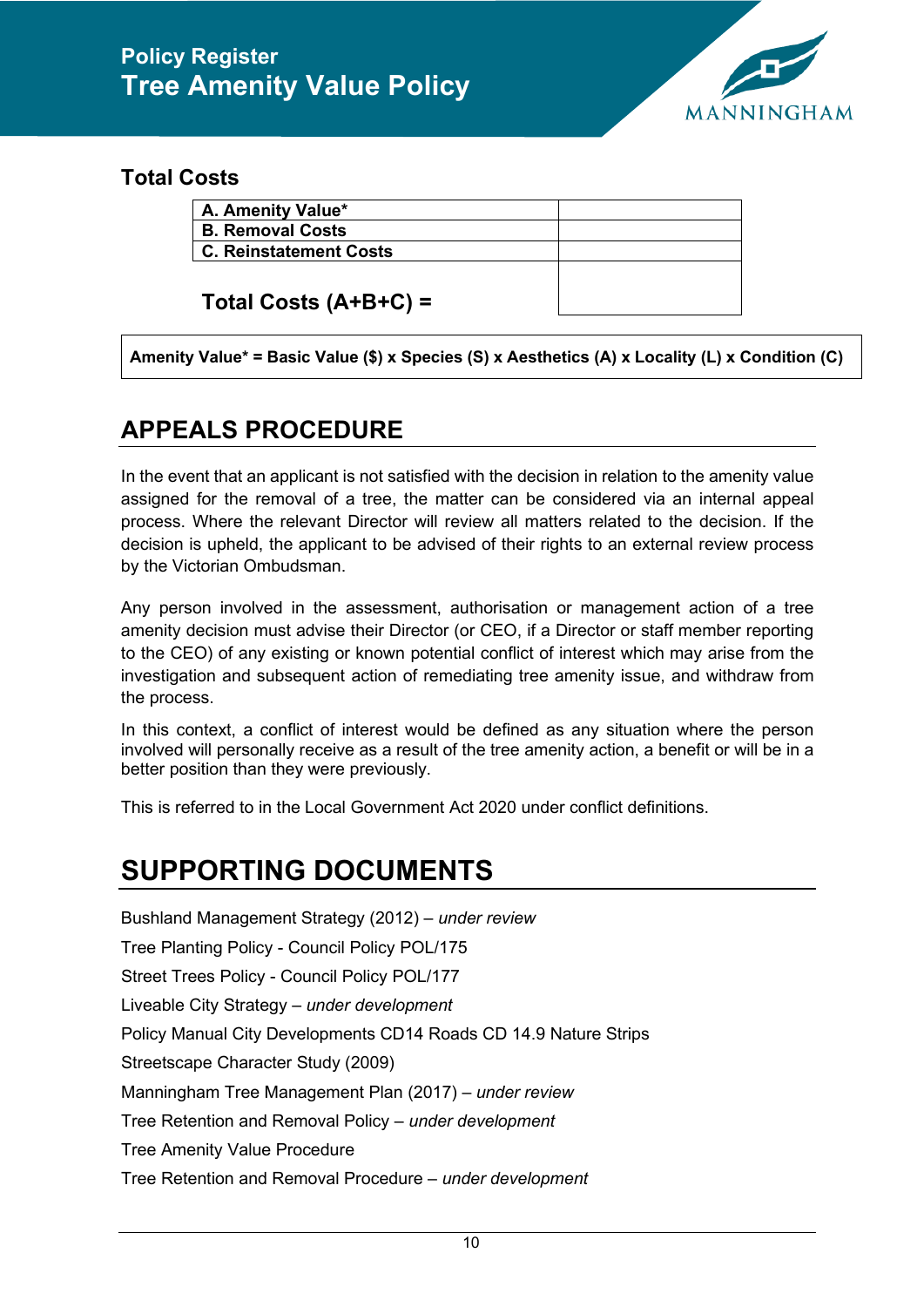

Climate Emergency Action Plan — *under development* Council Plan 2021-2025 Green Wedge Action Plan (2020) Tree Amenity Value Action Plan Tree Removal Guidelines (Melbourne Water, 2018) Native Vegetation Removal Study in the Manningham Municipality (Abzeco, 2017) 202020 Vision – Where Should All the Trees Go? City of Manningham (RMIT 2017)

#### <span id="page-11-0"></span>**RELATED LEGISLATION**

Manningham Community Local Law (2013)

Planning and Environment Act (1987)

#### <span id="page-11-1"></span>**DOCUMENT HISTORY**

| <b>Policy Title:</b>           | <b>Tree Amenity Value</b>        |
|--------------------------------|----------------------------------|
| <b>Responsible Officer:</b>    | <b>Arran Provis</b>              |
| <b>Resp. Officer Position:</b> | <b>Senior Strategic Arborist</b> |
| <b>Next Review Date:</b>       |                                  |
| To be included on website? Yes |                                  |

| <b>Last Updated</b> | Meeting    | <b>Meeting Date</b> | <b>I</b> tem $N^{\circ}$ |
|---------------------|------------|---------------------|--------------------------|
| 24/05/21            | EMT        | 11/02/21            |                          |
| 16/06/21            | <b>SBS</b> | 15/06/21            | ◠                        |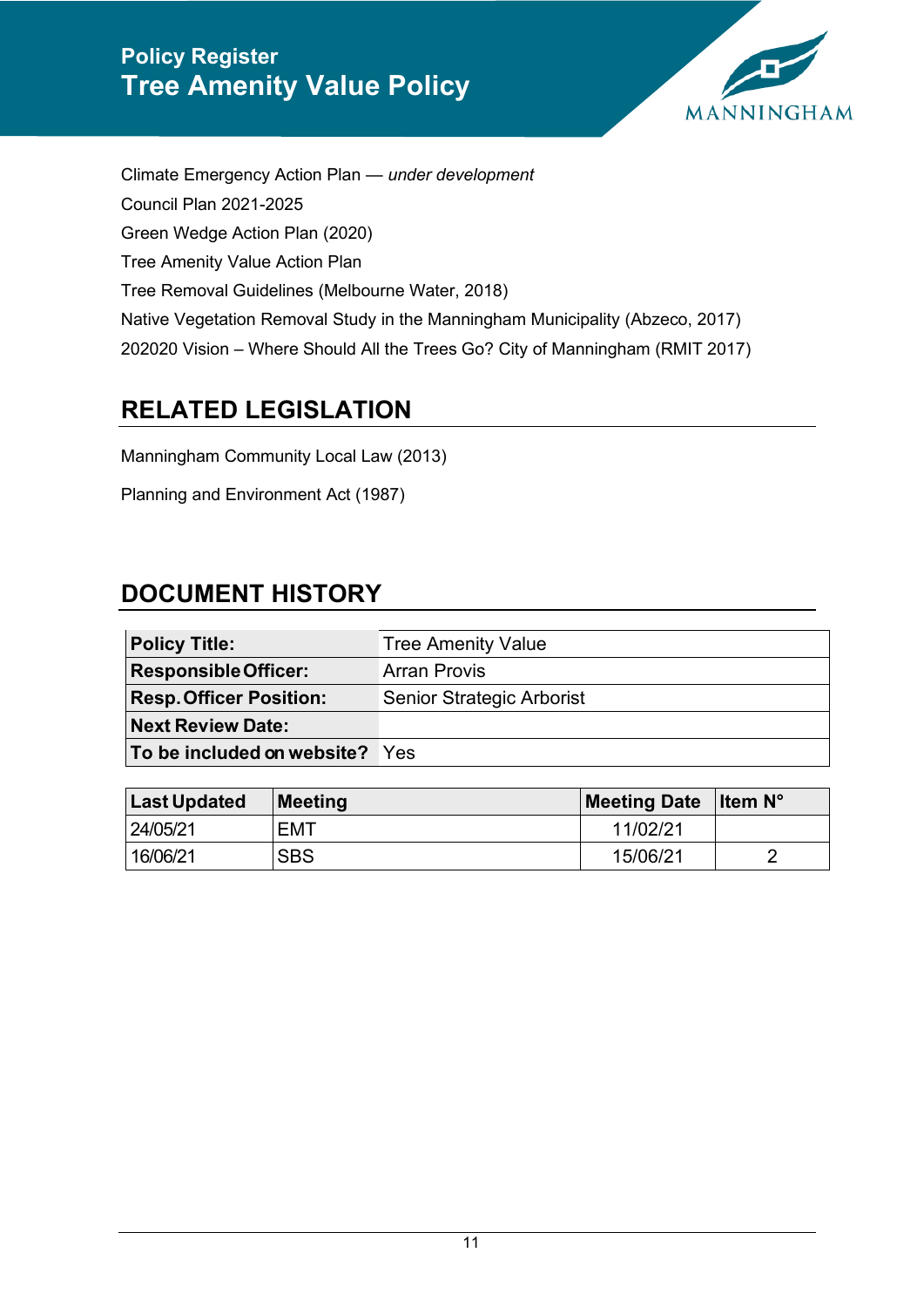

## <span id="page-12-0"></span>**Appendix 1 – Tree Removal Process**

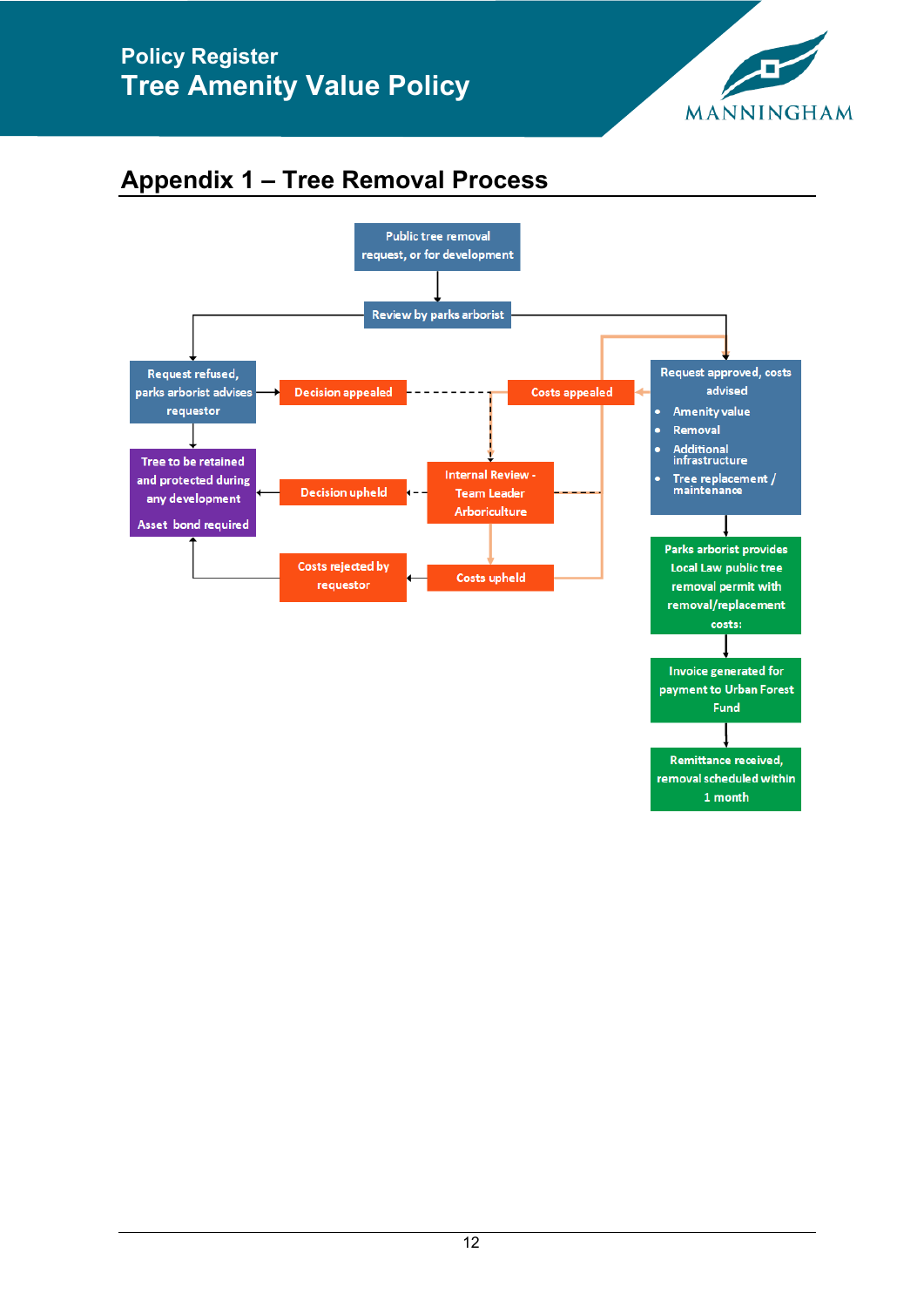

### <span id="page-13-0"></span>**Appendix 2 – Supporting Research and Analysis**

This Policy is considered consistent the strategic direction of Council, particularly in relation to its position on Climate Change, its Tree Management Plan and legislation.

Benchmarking demonstrates that this policy aligns Manningham with other councils in Victoria and wider Australia. As such this Policy is consistent with expectation of the wider community and is equitable to all stakeholders.

This Policy provides a mechanism to support retention of trees. Where retention is not possible, it provides best practice for valuation of Mangham's tree assets and return of this value back to Council for improvement of the Urban Forest and tree canopy.

There is extensive literature and scientific review on the impact of climate change on urban areas and measures to mitigate the expected affects. Federally funded consortiums such as the Clean Air and Urban Landscapes Hub provide platforms for research and approaches to reducing climate impacts. The following references outline the value of urban greening through retention of trees and the improvement of canopy coverage.

#### **References**

- 1. *A Liveability Assessment of the Neighbourhoods of Manningham: The application of indicators as evidence to plan for a healthy and liveable community*, 2019, Davern, M., Roberts, R., Higgs, C. & Both, A., RMIT University <https://www.manningham.vic.gov.au/file/51206/download>
- 2. *Beyond Green Streets - Mitigating Climate Change through Residential Street Design,* 2019, Gallagher Studio,<http://www.gallagherstudio.com.au/>
- 3. *Cancer Council NSW throws shade at local government town planners over exposed urban spaces*, 2021, André, J, ABC News [https://www.abc.net.au/news/2021-02-14/cancer-council-calls-for-more-shade-in](https://www.abc.net.au/news/2021-02-14/cancer-council-calls-for-more-shade-in-public-spaces/13149130)[public-spaces/13149130](https://www.abc.net.au/news/2021-02-14/cancer-council-calls-for-more-shade-in-public-spaces/13149130)
- 4. *Cooling cities with green space: policy perspectives*, Bush, J, 2017, PhD Thesis, The University of Melbourne, Melbourne.
- 5. *Green Infrastructure Position Statement*, 2019, Australian Institute of Landscape Architects, [https://www.aila.org.au/AILAWeb/Advocate/Position\\_Statements/AILAWeb/National](https://www.aila.org.au/AILAWeb/Advocate/Position_Statements/AILAWeb/National_Policy_Statements.aspx?hkey=3c5e5a73-3dae-428d-8cbc-ef93c812edc9) Policy\_Statements.aspx?hkey=3c5e5a73-3dae-428d-8cbc-ef93c812edc9
- 6. *Greener Spaces Better Places* national initiative, 2021, <https://www.greenerspacesbetterplaces.com.au/>
- 7. *How to make your home more resilient to heatwaves and severe storms in summer*, 2021, Weule, G., ABC News, [https://www.abc.net.au/news/science/2021-01-](https://www.abc.net.au/news/science/2021-01-25/making-your-home-resilient-to-heatwaves-and-severe-storms/12880698?fbclid=IwAR1lLS2br3VR_nIAdykPRGR80UJIdSrki6pomR_kdqj7ZkqP6xaJhrQqmaM&nw=0) [25/making-your-home-resilient-to-heatwaves-and-severe](https://www.abc.net.au/news/science/2021-01-25/making-your-home-resilient-to-heatwaves-and-severe-storms/12880698?fbclid=IwAR1lLS2br3VR_nIAdykPRGR80UJIdSrki6pomR_kdqj7ZkqP6xaJhrQqmaM&nw=0)storms/12880698?fbclid=IwAR1ILS2br3VR\_nIAdykPRGR80UJIdSrki6pomR\_kdqj7Z [kqP6xaJhrQqmaM&nw=0](https://www.abc.net.au/news/science/2021-01-25/making-your-home-resilient-to-heatwaves-and-severe-storms/12880698?fbclid=IwAR1lLS2br3VR_nIAdykPRGR80UJIdSrki6pomR_kdqj7ZkqP6xaJhrQqmaM&nw=0)